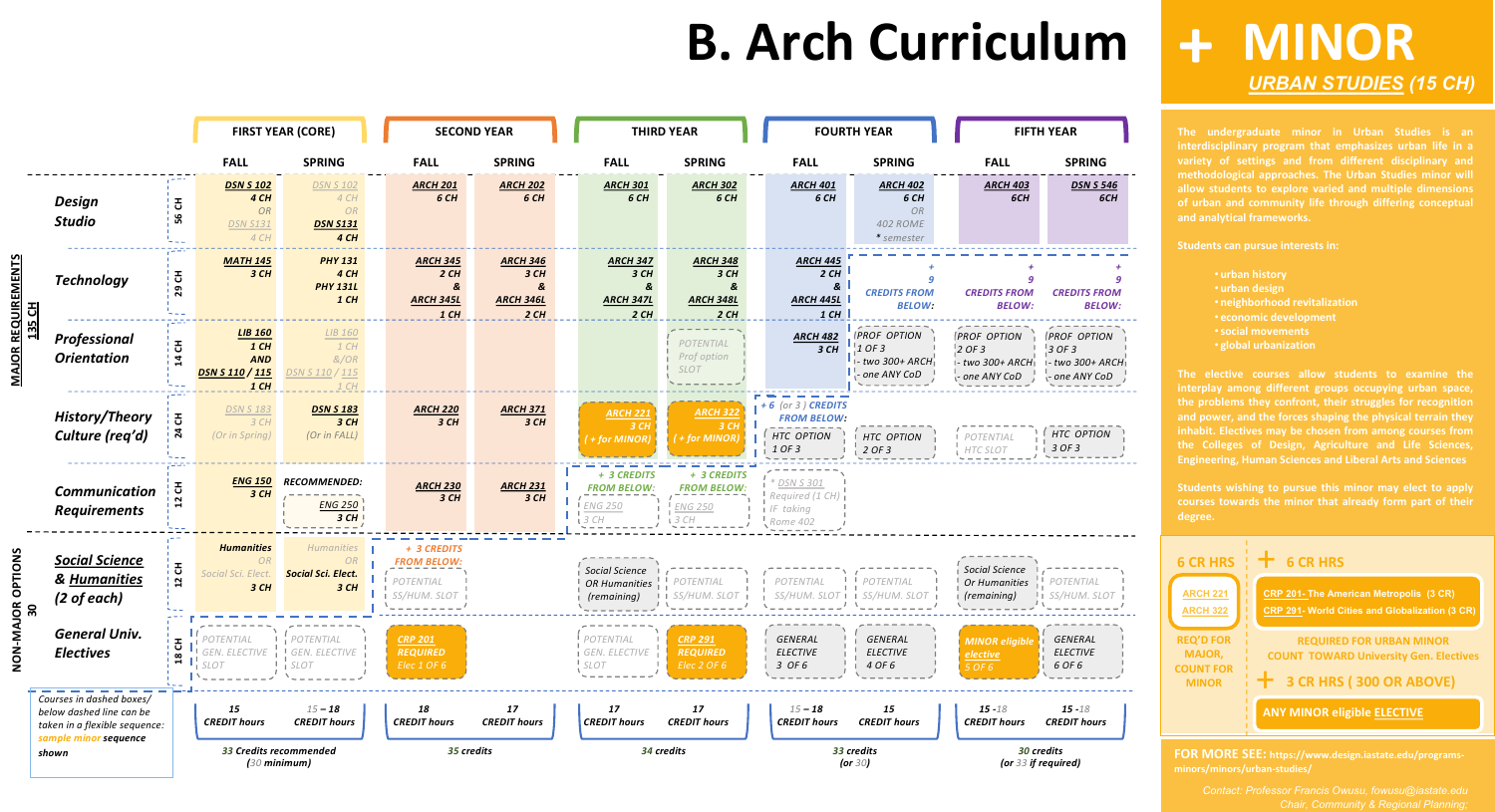# **B. Arch Curriculum**

**Sustainability is often defined as** *"meeting the needs of today without compromising the ability of future generations to meet their own needs."* **The minor in to further learn about sustainability issues affecting humans today and in the future. Students are exposed to ideas and issues related to a sustainable, balanced and ethical future for the planet and its inhabitants. Issues pertain to the interplay between environmental, social and economic factors in improving the quality of human life, within the capacity of supporting ecosystems.**

> *Contact: Professor Richard Williams, Academic Advisor, Environmental Science and Sustainab*

**Students will consider the dynamics of biological population growth and decline in the natural world, predator-prey models, over-exploitation of natural resources, energy balances, and much more. Students also learn how human behavior affects the natural world and the ability of earth to sustain life. They will understand how the decisions they make as consumers, workers, resource owners, citizens and policymakers affect human welfare in this and future generations. Students also will be able to profiles are sustainable and others are not.**

**The minor provides students knowledge sufficient to apply sustainable practices in their personal & professional lives.**

### **MINOR +** *[SUSTAINABILITY](https://catalog.iastate.edu/interdisciplinaryprograms/minor/sustainability/) (15 CH)*

### **FOR MORE SEE:**

**https://catalog.iastate.edu/interdisciplinaryprograms/minor/sustain ability/#curriculumtext**





### *DSN S 546 6CH*

*15 - 18 CREDIT hours*

*HTC OPTION* 

*+ 12 (or 9) CREDITS FROM BELOW:*

*POTENTIAL SS/HUM. SLOT*

*GENERAL Elec. 6 OF 6*

*PROF OPTION - two 300+ ARCH - one ANY CoD*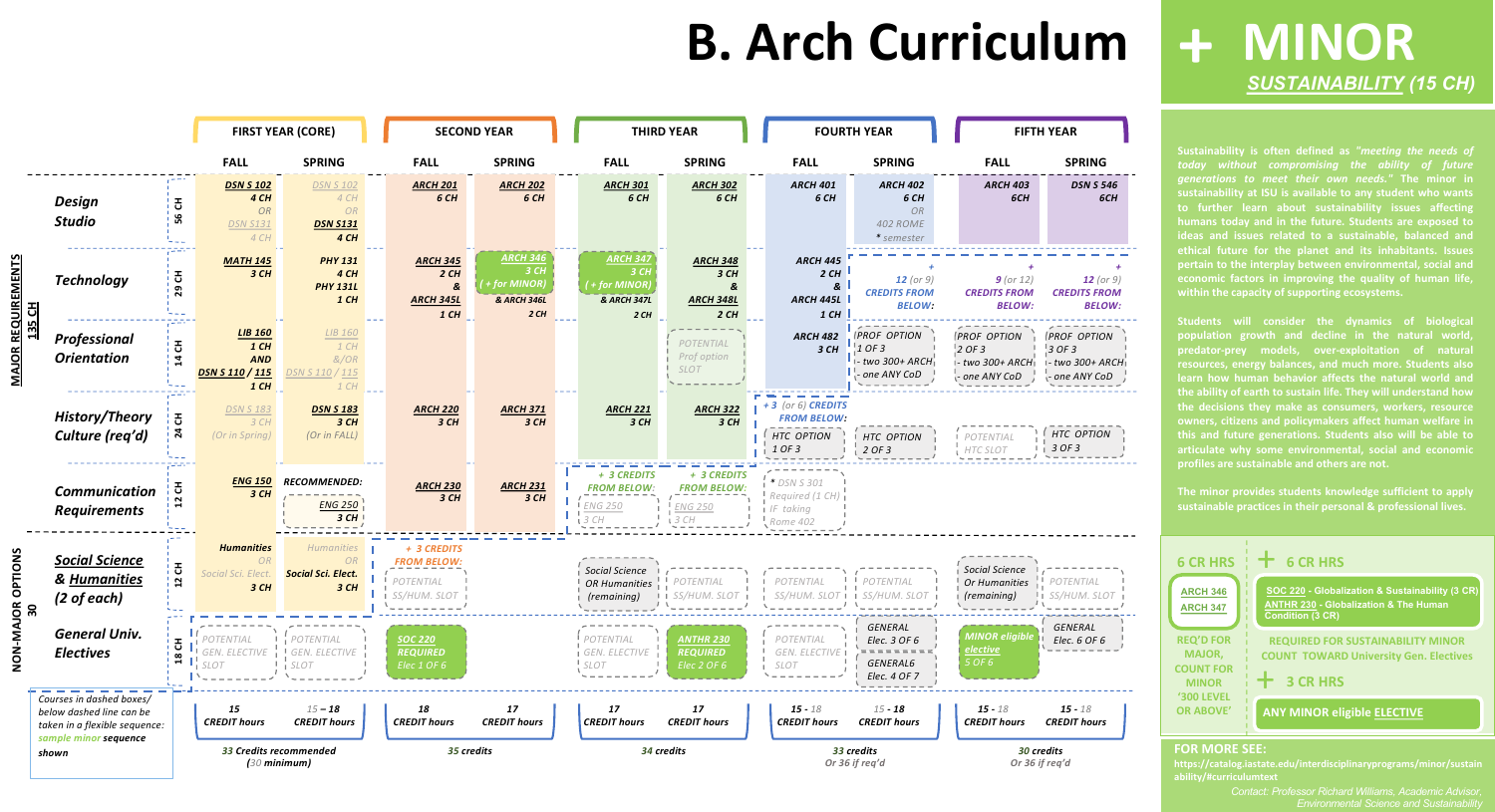|                                                    |                                                                                                                |                   |                                                                                                                                                                                                             | <b>FIRST YEAR (CORE)</b>                                           |  |                                                                | <b>SECOND YEAR</b>                                      |  |                                                                 | <b>THIRD YEAR</b>                                           |  |                                                                          | <b>FOURTH YEAR</b>                                                       |                                                                    | <b>FIFTH YEAR</b>                                        |
|----------------------------------------------------|----------------------------------------------------------------------------------------------------------------|-------------------|-------------------------------------------------------------------------------------------------------------------------------------------------------------------------------------------------------------|--------------------------------------------------------------------|--|----------------------------------------------------------------|---------------------------------------------------------|--|-----------------------------------------------------------------|-------------------------------------------------------------|--|--------------------------------------------------------------------------|--------------------------------------------------------------------------|--------------------------------------------------------------------|----------------------------------------------------------|
|                                                    |                                                                                                                |                   | <b>FALL</b>                                                                                                                                                                                                 | <b>SPRING</b>                                                      |  | <b>FALL</b>                                                    | <b>SPRING</b>                                           |  | <b>FALL</b>                                                     | <b>SPRING</b>                                               |  | <b>FALL</b>                                                              | <b>SPRING</b>                                                            | <b>FALL</b>                                                        | SF                                                       |
|                                                    | <b>Design</b><br><b>Studio</b>                                                                                 | 공<br>G<br>n.      | <b>DSN S 102</b><br>4 CH<br><b>OR</b><br><b>DSN S131</b><br>4 CH                                                                                                                                            | <b>DSN S 102</b><br>4 CH<br>${\cal OR}$<br><b>DSN S131</b><br>4 CH |  | <b>ARCH 201</b><br>6 CH                                        | <b>ARCH 202</b><br>6 CH                                 |  | <b>ARCH 301</b><br>6 CH                                         | <b>ARCH 302</b><br>6 CH                                     |  | <b>ARCH 401</b><br>6 CH                                                  | <b>ARCH 402</b><br>6 CH<br>OR<br><b>402 ROME</b><br>* semester           | <b>ARCH 403</b><br>6CH                                             |                                                          |
| <b>MAJOR REQUIREMENTS</b><br>$\overline{5}$<br>135 | <b>Technology</b>                                                                                              | Ŧ<br>29           | <b>MATH 145</b><br>3CH                                                                                                                                                                                      | <b>PHY 131</b><br>4 CH<br><b>PHY 131L</b><br>$1$ CH                |  | <b>ARCH 345</b><br>2CH<br>&<br><b>ARCH 345L</b><br>$1$ CH      | <b>ARCH 346</b><br>3 CH<br>&<br><b>ARCH 346L</b><br>2CH |  | <b>ARCH 347</b><br>3CH<br>&<br><b>ARCH 347L</b><br>2CH          | <b>ARCH 348</b><br>3 CH<br>&<br><b>ARCH 348L</b><br>2CH     |  | <b>ARCH 445</b><br>2CH<br>&<br><b>ARCH 445L</b><br>$1$ CH                | 12 (or $9)$<br><b>CREDITS FROM</b><br><b>BELOW:</b>                      | $9$ (or 12)<br><b>CREDITS FROM</b><br><b>BELOW:</b>                | <b>CRED</b>                                              |
|                                                    | Professional<br><b>Orientation</b>                                                                             | 공<br>한            | <b>LIB 160</b><br>$1$ CH<br><b>AND</b><br><b>DSN S 110 / 115</b><br>$1$ CH                                                                                                                                  | LIB 160<br>1 CH<br>&/OR<br>DSN S 110 / 115<br>1CH                  |  |                                                                |                                                         |  |                                                                 | POTENTIAL<br>Prof elective<br><b>SLOT</b>                   |  | <b>ARCH 482</b><br>3CH                                                   | PROF OPTION<br>! OF 3<br>i - two 300+ ARCH <mark>i</mark><br>one ANY CoD | <b>PROF OPTION</b><br>2 OF 3<br>I- two 300+ ARCHI<br>- one ANY CoD | <i><b>PROF</b></i><br>$3$ OF 3<br>$1 - two:$<br>¦- one ∤ |
|                                                    | <b>History/Theory</b><br>Culture (req'd)                                                                       | 공<br>$\mathbf{z}$ | <b>DSN S 183</b><br>3CH<br>(Or in Spring)                                                                                                                                                                   | <b>DSN S 183</b><br>3CH<br>(Or in FALL)                            |  | <b>ARCH 220</b><br>3 CH<br>(+ for MINOR)                       | <b>ARCH 371</b><br>3CH                                  |  | <b>ARCH 221</b><br>3CH<br>+ for MINOR)                          | <b>ARCH 322</b><br>3CH                                      |  | $+3$ (or 6) CREDITS<br><b>FROM BELOW:</b><br><b>HTC OPTION</b><br>1 OF 3 | HTC OPTION<br>2 OF 3                                                     | POTENTIA<br>HTC SLOT                                               | HTC<br>$3$ OF.                                           |
|                                                    | Communication<br><b>Requirements</b>                                                                           | 품.                | <b>ENG 150</b><br>3 CH                                                                                                                                                                                      | <b>RECOMMENDED</b><br><b>ENG 250</b><br>3CH                        |  | <b>ARCH 230</b><br>3 CH                                        | <b>ARCH 231</b><br>3 CH                                 |  | + 3 CREDITS<br><b>FROM BELOW:</b><br><b>I ENG 250</b><br>: 3 CH | + 3 CREDITS<br><b>FROM BELOW:</b><br><b>ENG 250</b><br>3 CH |  | * DSN S 301<br>Required (1 CH)<br>IF taking<br>Rome 402                  |                                                                          |                                                                    |                                                          |
| <b>MAJOR OPTIONS</b><br>30                         | <b>Social Science</b><br>& Humanities<br>(2 of each)                                                           | 공<br>$\mathbf{z}$ | <b>Humanities</b><br><b>OR</b><br>Social Sci. Elect.<br>3 CH                                                                                                                                                | Humanities<br>OR<br><b>Social Sci. Elect.</b><br>3 CH              |  | + 3 CREDITS<br><b>FROM BELOW:</b><br>POTENTIAL<br>SS/HUM. SLOT |                                                         |  | Social Science<br>OR Humanities $\frac{1}{1}$<br>(remaining)    | POTENTIAL<br><b>I</b> I SS/HUM. SLOT                        |  | <b>I</b> POTENTIAL<br>SS/HUM. SLOT 1 1 SS/HUM. SLO                       | POTENTIAL                                                                | Social Science<br>Or Humanities<br>(remaining)                     | POTEI<br>SS/HU                                           |
| <b>NON</b>                                         | <b>General Univ.</b><br><b>Electives</b>                                                                       |                   | $\mathbf{F}$ $\mathbf{F}$ POTENTIAL<br>$\begin{array}{c} \n\mathbf{Q} \parallel_1 \\ \n\mathbf{Q} \parallel_1 \n\end{array}$ $\begin{array}{c} \n\mathbf{S} \text{EN} \cdot \n\end{array}$<br>GEN. ELECTIVE | POTENTIAL<br>GEN. ELECTIVE<br>i SLOT                               |  | <b>ART H 292</b><br><b>REQUIRED</b><br>Elec 1 OF 6             |                                                         |  | POTENTIAL<br>GEN. ELECTIVE<br>$!$ SLOT                          | 300+ level<br>MINOR <u>elective</u><br>:lec 2 OF 6          |  | POTENTIAL<br>GEN. ELECTIVE I<br><b>SLOT</b>                              | GENERAL<br>Elec. 3 OF 6<br>GENERAL<br>Elec. 4 OF 6                       | $300+level$<br><b>MINOR elective</b><br>5 OF 6                     | GENE<br>Elec.                                            |
|                                                    | Courses in dashed boxes/<br>below dashed line can be<br>taken in a flexible sequence:<br>sample minor sequence |                   | 15<br><b>CREDIT hours</b>                                                                                                                                                                                   | $15 - 18$<br><b>CREDIT hours</b>                                   |  | 18<br><b>CREDIT hours</b>                                      | 17<br><b>CREDIT hours</b>                               |  | 17<br><b>CREDIT hours</b>                                       | 17<br><b>CREDIT hours</b>                                   |  | $15 - 18$<br><b>CREDIT hours</b>                                         | $15 - 18$<br><b>CREDIT hours</b>                                         | $15 - 18$<br><b>CREDIT hours</b>                                   | $15 -$<br><b>CREDIT</b>                                  |
|                                                    | shown                                                                                                          |                   | 33 Credits recommended<br>$(30$ minimum)                                                                                                                                                                    |                                                                    |  | 35 credits                                                     |                                                         |  | 34 credits                                                      |                                                             |  | 33 credits<br>(or 36 if required)                                        | 30 credits<br>(or 33 if required                                         |                                                                    |                                                          |



# **B. Arch Curriculum**

**The undergraduate minor in Critical Studies in Design offers students opportunities to engage the history, theory and criticism of visual and material culture and the built**

- **historical and contemporary issues**
- **cultural production**
- **media and technology**
- **design in everyday life**
- 

**Electives may be chosen from a range of eligible courses.**

**Students wishing to pursue this minor may elect to apply degree.**

## **MINOR +** *[CRITICAL STUDIES](https://www.design.iastate.edu/programs-minors/minors/critical-studies-design/) (15 CH)*

**FOR MORE SEE: https://www.design.iastate.edu/programsminors/minors/critical-studies-design/**

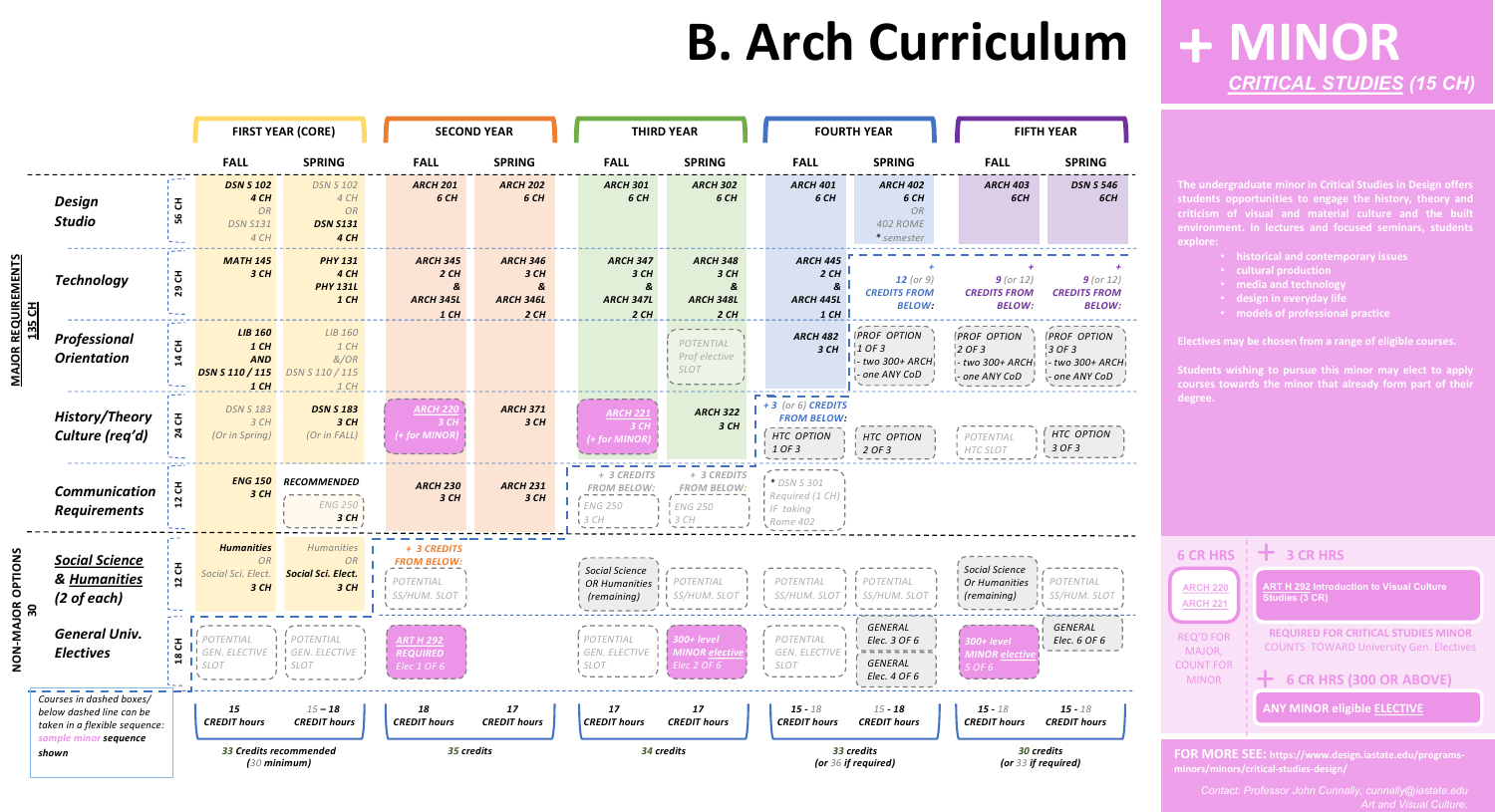### **FALL SPRING** *DSN S 546 6CH* <u> Engineeri</u> *+ 9 (or 12) CREDITS FROM BELOW:* ---------- $\cdots \cdots \cdots \cdots$ *OPTION - two 300+ ARCH ANY CoD*<br>————————— والمستحدث والمستحد **OPTION** *3 OF 3* . . . . . . . . .  $\frac{1}{2} \frac{1}{2} \frac{1}{2} \frac{1}{2} \frac{1}{2} \frac{1}{2} \frac{1}{2} \frac{1}{2} \frac{1}{2} \frac{1}{2} \frac{1}{2} \frac{1}{2} \frac{1}{2} \frac{1}{2} \frac{1}{2} \frac{1}{2} \frac{1}{2} \frac{1}{2} \frac{1}{2} \frac{1}{2} \frac{1}{2} \frac{1}{2} \frac{1}{2} \frac{1}{2} \frac{1}{2} \frac{1}{2} \frac{1}{2} \frac{1}{2} \frac{1}{2} \frac{1}{2} \frac{1}{2} \frac{$

|                            |                                                                                                                |                                              |                                                                            | <b>FIRST YEAR (CORE)</b>                                         |                                                                | <b>SECOND YEAR</b>                                      | <b>THIRD YEAR</b>                                            |                                                             |  |                                                                          | <b>FOURTH YEAR</b>                                                    |                                   |                                                                    | <b>FIFTH YEAR</b>                                                    |  |
|----------------------------|----------------------------------------------------------------------------------------------------------------|----------------------------------------------|----------------------------------------------------------------------------|------------------------------------------------------------------|----------------------------------------------------------------|---------------------------------------------------------|--------------------------------------------------------------|-------------------------------------------------------------|--|--------------------------------------------------------------------------|-----------------------------------------------------------------------|-----------------------------------|--------------------------------------------------------------------|----------------------------------------------------------------------|--|
|                            |                                                                                                                |                                              | <b>FALL</b>                                                                | <b>SPRING</b>                                                    | <b>FALL</b>                                                    | <b>SPRING</b>                                           | <b>FALL</b>                                                  | <b>SPRING</b>                                               |  | <b>FALL</b>                                                              | <b>SPRING</b>                                                         |                                   | <b>FALL</b>                                                        | <b>SPRING</b>                                                        |  |
| <b>2DUIR</b><br>리<br>135   | <b>Design</b><br><b>Studio</b>                                                                                 | 공<br>56                                      | <b>DSN S 102</b><br>4 CH<br><b>OR</b><br><b>DSN S131</b><br>4 CH           | <b>DSN S 102</b><br>4 CH<br><b>OR</b><br><b>DSN S131</b><br>4 CH | <b>ARCH 201</b><br>6 CH                                        | <b>ARCH 202</b><br>6 CH                                 | <b>ARCH 301</b><br>6 CH                                      | <b>ARCH 302</b><br>6 CH                                     |  | <b>ARCH 401</b><br>6 CH                                                  | <b>ARCH 402</b><br>6 CH<br><b>OR</b><br><b>402 ROME</b><br>* semester |                                   | <b>ARCH 403</b><br>6CH                                             | <b>DSN S 546</b><br>6CH                                              |  |
|                            | <b>Technology</b>                                                                                              | 공<br>29                                      | <b>MATH 145</b><br>3CH                                                     | <b>PHY 131</b><br>4 CH<br><b>PHY 131L</b><br>$1$ CH              | <b>ARCH 345</b><br>2CH<br>&<br><b>ARCH 345L</b><br>$1$ CH      | <b>ARCH 346</b><br>3 CH<br>&<br><b>ARCH 346L</b><br>2CH | <b>ARCH 347</b><br>3CH<br>&<br><b>ARCH 347L</b><br>2CH       | <b>ARCH 348</b><br>3CH<br>&<br><b>ARCH 348L</b><br>2CH      |  | <b>ARCH 445</b><br>2CH<br>&<br><b>ARCH 445L</b><br>$1$ CH                | 12 (or $9)$<br><b>CREDITS FROM</b><br><b>BELOW:</b>                   |                                   | $9$ (or 12)<br><b>CREDITS FROM</b><br><b>BELOW:</b>                | $9$ (or 12)<br><b>CREDITS FROM</b><br><b>BELOW:</b>                  |  |
|                            | Professional<br><b>Orientation</b>                                                                             | 舌<br>$\vec{a}$                               | <b>LIB 160</b><br>$1$ CH<br><b>AND</b><br><b>DSN S 110 / 115</b><br>$1$ CH | LIB 160<br>1 CH<br>&/OR<br>DSN S 110 / 115<br>1 CH               |                                                                |                                                         |                                                              | POTENTIAL<br>Prof elective<br><b>SLOT</b>                   |  | <b>ARCH 482</b><br>3 CH                                                  | PROF OPTION<br>! OF 3<br>i - two 300+ ARCH<br>one ANY CoD             |                                   | <b>PROF OPTION</b><br>$2$ OF 3<br>- two 300+ ARCH<br>- one ANY CoD | <b>PROF OPTION</b><br>$3$ OF 3<br>1- two 300+ ARCH1<br>- one ANY CoD |  |
|                            | <b>History/Theory</b><br>Culture (req'd)                                                                       | 공<br>$\mathbf{z}$                            | <b>DSN S 183</b><br>3CH<br>(Or in Spring)                                  | <b>DSN S 183</b><br>3 CH<br>(Or in FALL)                         | <b>ARCH 220</b><br>3 <sub>ch</sub><br>(+ for MINOR)            | <b>ARCH 371</b><br>3CH<br>(+ for MINOR)                 | <b>ARCH 221</b><br>3 CH                                      | <b>ARCH 322</b><br>3CH                                      |  | $+3$ (or 6) CREDITS<br><b>FROM BELOW:</b><br><b>HTC OPTION</b><br>1 OF 3 | <b>HTC OPTION</b><br>2 OF 3                                           |                                   | <b>I POTENTIAL</b><br>$HTC$ SLOT                                   | HTC OPTION<br>3 OF 3                                                 |  |
|                            | Communication<br><b>Requirements</b>                                                                           | 공                                            | <b>ENG 150</b><br>3CH                                                      | <b>RECOMMENDED</b><br>ENG 250<br>3CH                             | <b>ARCH 230</b><br>3 CH                                        | <b>ARCH 231</b><br>3 CH                                 | + 3 CREDITS<br><b>FROM BELOW:</b><br><b>ENG 250</b><br>3CH   | + 3 CREDITS<br><b>FROM BELOW:</b><br><b>ENG 250</b><br>3 CH |  | * DSN S 301<br>Required (1 CH)<br>$IF$ taking<br>Rome 402                |                                                                       |                                   |                                                                    |                                                                      |  |
| Õ                          | <b>Social Science</b><br>& Humanities<br>$(2 \text{ of each})$                                                 | $\overline{c}$<br>$\mathbf{r}$               | <b>Humanities</b><br><b>OR</b><br>Social Sci. Elect.<br>3CH                | Humanities<br>OR<br><b>Social Sci. Elect.</b><br>3 CH            | + 3 CREDITS<br><b>FROM BELOW:</b><br>POTENTIAL<br>SS/HUM. SLOT |                                                         | Social Science<br>OR Humanities $\frac{1}{1}$<br>(remaining) | POTENTIAL<br>i <i>SS/HUM. SLO</i> T                         |  | POTENTIAL<br>SS/HUM. SLOT 1 1                                            | POTENTIAL<br>SS/HUM. SLOT                                             |                                   | Social Science<br>Or Humanities<br>(remaining)                     | POTENTIAL<br><i>SS/HUM. SLO</i>                                      |  |
| MAJOR<br>30<br>Ż<br>O<br>Z | <b>General Univ.</b><br><b>Electives</b>                                                                       | H.<br>$\mathbf{\mathsf{C}}$<br>$\mathbf{18}$ | POTENTIAL<br>$\prod_{i}^{1}$ SLOT                                          | POTENTIAL<br>GEN. ELECTIVE   GEN. ELECTIVE<br>SLOT               | <b>ENTR/MGMT</b><br>310 REQ'D<br>Elec 1 OF 6                   |                                                         | POTENTIAL<br>GEN. ELECTIVE<br>$!$ SLOT                       | 313 or 320 or<br><b>410 ENTRP</b><br>Elec 2 OF 6            |  | POTENTIAL<br>GEN. ELECTIVE<br>SLOT                                       | GENERAL<br>Elec. 3 OF 6<br>GENERAL<br>Elec. 4 OF 6                    |                                   | <b>EXP Learning</b><br>5 OF 6                                      | GENERAL<br>Elec. 6 OF 6                                              |  |
|                            | Courses in dashed boxes/<br>below dashed line can be<br>taken in a flexible sequence:<br>sample minor sequence |                                              | 15<br><b>CREDIT hours</b>                                                  | $15 - 18$<br><b>CREDIT hours</b>                                 | 18<br><b>CREDIT hours</b>                                      | 17<br><b>CREDIT hours</b>                               | 17<br><b>CREDIT hours</b>                                    | 17<br><b>CREDIT hours</b>                                   |  | $15 - 18$<br><b>CREDIT hours</b>                                         | $15 - 18$<br><b>CREDIT hours</b>                                      |                                   | $15 - 18$<br><b>CREDIT hours</b>                                   | $15 - 18$<br><b>CREDIT hours</b>                                     |  |
|                            | shown                                                                                                          |                                              |                                                                            | 33 Credits recommended<br>$(30$ minimum)                         |                                                                | 35 credits                                              |                                                              | 34 credits                                                  |  |                                                                          | 33 credits<br>(or 36 if required)                                     | 30 credits<br>(or 33 if required) |                                                                    |                                                                      |  |

# **B. Arch Curriculum**

**Iowa State's entrepreneurship minor is an interdisciplinary curriculum that provides opportunities for students to learn about entrepreneurship – the process of creating value by recognizing and developing opportunities. The entrepreneurship minor serves to complement the student's major area of study in any college discipline at Iowa State.**

**Students in the entrepreneurship minor will develop skills and knowledge in the entrepreneurial process, business feasibility analysis, customer discovery, business planning, innovation, opportunity recognition, technology transfer, industry analysis, and startup strategy. Students will learn to develop an entrepreneurial mindset that applies to business creation or employment within an existing firm or organization.**

**The ISU Pappajohn Center for [Entrepreneurship](http://www.isupjcenter.org/) enhances the classroom experience by providing opportunities to collaborate with other entrepreneurial-minded students across campus, and offers a variety programs for the entrepreneurial-minded student. Students have the opportunity to pitch their ideas, receive feedback, and network with successful entrepreneurs. They may also participate in the CYstarters student accelerator.**

## **MINOR +** *[ENTREPRENEURSHIP](https://www.ivybusiness.iastate.edu/undergraduate/majors-minors/entrepreneurial-studies-minor/) (15 CH)*

*Contact: Professor Ana Luz, [analuz@iastate.edu](mailto:analuz@iastate.edu) Associate Teaching Professor of Design*

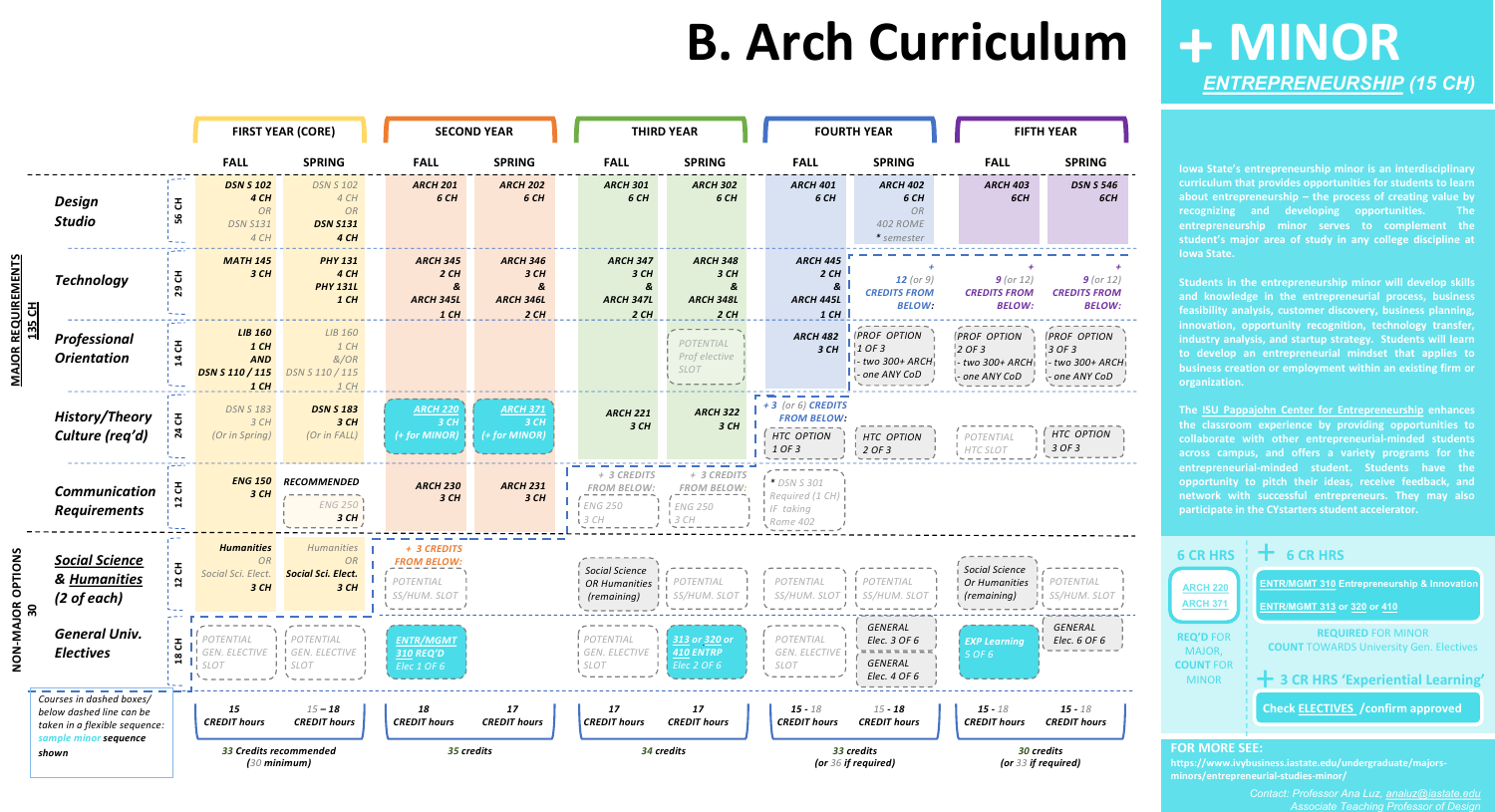|                                     |                                                                                                                |                     |                                                                            | <b>FIRST YEAR (CORE)</b>                                         |  | <b>SECOND YEAR</b>                                             |                                                         |  | <b>THIRD YEAR</b>                                            |                                                               |  |                                                                          | <b>FOURTH YEAR</b>                                             |                                   |                                                                      | <b>FIFTH YEAR</b>                                                    |  |
|-------------------------------------|----------------------------------------------------------------------------------------------------------------|---------------------|----------------------------------------------------------------------------|------------------------------------------------------------------|--|----------------------------------------------------------------|---------------------------------------------------------|--|--------------------------------------------------------------|---------------------------------------------------------------|--|--------------------------------------------------------------------------|----------------------------------------------------------------|-----------------------------------|----------------------------------------------------------------------|----------------------------------------------------------------------|--|
|                                     |                                                                                                                |                     | <b>FALL</b>                                                                | <b>SPRING</b>                                                    |  | <b>FALL</b>                                                    | <b>SPRING</b>                                           |  | <b>FALL</b>                                                  | <b>SPRING</b>                                                 |  | <b>FALL</b>                                                              | <b>SPRING</b>                                                  |                                   | <b>FALL</b>                                                          | <b>SPRING</b>                                                        |  |
|                                     | <b>Design</b><br><b>Studio</b>                                                                                 | 공<br>95             | <b>DSN S 102</b><br>4 CH<br><b>OR</b><br><b>DSN S131</b><br>4 CH           | <b>DSN S 102</b><br>4 CH<br><b>OR</b><br><b>DSN S131</b><br>4 CH |  | <b>ARCH 201</b><br>6 CH                                        | <b>ARCH 202</b><br>6 CH                                 |  | <b>ARCH 301</b><br>6 CH                                      | <b>ARCH 302</b><br>6 CH                                       |  | <b>ARCH 401</b><br>6 CH                                                  | <b>ARCH 402</b><br>6 CH<br>OR<br><b>402 ROME</b><br>* semester |                                   | <b>ARCH 403</b><br>6CH                                               | <b>DSN S 546</b><br>6CH                                              |  |
| <u>MAJOR REQUIREMENTS</u><br>135 CH | <b>Technology</b>                                                                                              | 공<br>ை              | <b>MATH 145</b><br>3CH                                                     | <b>PHY 131</b><br>4 CH<br><b>PHY 131L</b><br>$1$ CH              |  | <b>ARCH 345</b><br>2CH<br>&<br><b>ARCH 345L</b><br>$1$ CH      | <b>ARCH 346</b><br>3 CH<br>&<br><b>ARCH 346L</b><br>2CH |  | <b>ARCH 347</b><br>3CH<br>&<br><b>ARCH 347L</b><br>2CH       | <b>ARCH 348</b><br>3 CH<br>&<br><b>ARCH 348L</b><br>2CH       |  | <b>ARCH 445</b><br>2CH<br>&<br><b>ARCH 445L</b><br>$1$ CH                | <b>12</b> (or $9$ )<br><b>CREDITS FROM</b><br><b>BELOW:</b>    |                                   | $9$ (or 12)<br><b>CREDITS FROM</b><br><b>BELOW:</b>                  | $9$ (or 12)<br><b>CREDITS FROM</b><br><b>BELOW:</b>                  |  |
|                                     | Professional<br><b>Orientation</b>                                                                             | 공<br>$\overline{4}$ | <b>LIB 160</b><br>$1$ CH<br><b>AND</b><br><b>DSN S 110 / 115</b><br>$1$ CH | LIB 160<br>$1$ CH<br>&/OR<br>DSN S 110 / 115<br>1 CH             |  |                                                                |                                                         |  |                                                              | POTENTIAL<br>Prof elective<br><b>SLOT</b>                     |  | <b>ARCH 482</b><br>3 CH                                                  | ROF OPTION<br>DF 3<br><b>PICK MINOR</b><br><b>LIGIBLE</b>      |                                   | <b>PROF OPTION</b><br>$2$ OF 3<br>I- two 300+ ARCHI<br>- one ANY CoD | <b>PROF OPTION</b><br>$3$ OF 3<br>1- two 300+ ARCH!<br>- one ANY CoD |  |
|                                     | <b>History/Theory</b><br>Culture (req'd)                                                                       | 공<br>$\mathbf{z}$   | <b>DSN S 183</b><br>3 CH<br>(Or in Spring)                                 | <b>DSN S 183</b><br>3CH<br>(Or in FALL)                          |  | <b>ARCH 220</b><br>3 CH                                        | <b>ARCH 371</b><br>3 CH                                 |  | <b>ARCH 221</b><br>3 CH                                      | <b>ARCH 322</b><br>3CH                                        |  | $+3$ (or 6) CREDITS<br><b>FROM BELOW:</b><br><b>HTC OPTION</b><br>1 OF 3 | HTC OPTION<br>2 OF 3                                           |                                   | <b>I POTENTIAL</b><br>HTC SLOT                                       | <b>HTC OPTION</b><br>3 OF3                                           |  |
|                                     | Communication<br><b>Requirements</b>                                                                           | ö                   | <b>ENG 150</b><br>3 CH                                                     | <b>RECOMMENDED</b><br><b>ENG 250</b><br>3CH                      |  | <b>ARCH 230</b><br>3CH<br>(+ for MINOR)                        | <b>ARCH 231</b><br>3 CH                                 |  | + 3 CREDITS<br><b>FROM BELOW:</b><br><b>ENG 250</b><br>3CH   | + 3 CREDITS<br><b>FROM BELOW:</b><br><b>ENG 250</b><br>i 3 CH |  | * DSN S 301<br>Required (1 CH)<br>$IF$ taking<br>Rome 402                |                                                                |                                   |                                                                      |                                                                      |  |
| <b>MAJOR OPTIONS<br/>30</b>         | <b>Social Science</b><br>& Humanities<br>$(2 \text{ of each})$                                                 | $\sim$              | <b>Humanities</b><br><b>OR</b><br>Social Sci. Elect.<br>3CH                | Humanities<br>OR<br><b>Social Sci. Elect.</b><br>3 CH            |  | + 3 CREDITS<br><b>FROM BELOW:</b><br>POTENTIAL<br>SS/HUM. SLOT |                                                         |  | Social Science<br>OR Humanities $\frac{1}{1}$<br>(remaining) | POTENTIAL<br><i>SS/HUM. SLOT</i>                              |  | POTENTIAL<br>SS/HUM. SLOT 1 1                                            | POTENTIAL<br>SS/HUM. SLOT                                      |                                   | Social Science<br>Or Humanities<br>(remaining)                       | POTENTIAL<br>SS/HUM.                                                 |  |
| NON                                 | <b>General Univ.</b><br><b>Electives</b>                                                                       | ᆂ<br>18 C           | POTENTIAL<br>$\prod_{i}^{1}$ SLOT                                          | POTENTIAL<br>GEN. ELECTIVE   GEN. ELECTIVE<br>SLOT               |  | <b>MINOR</b> elective<br>Elec 1 OF 6                           |                                                         |  | POTENTIAL<br>I GEN. ELECTIVE<br>$\frac{1}{1}$ SLOT           | MINOR <u>elective</u><br>Elec 2 OF 6                          |  | POTENTIAL<br>GEN. ELECTIVE<br><b>SLOT</b>                                | GENERAL<br>Elec. 3 OF 6<br>GENERAL<br>Elec. 4 OF 6             |                                   | <b>WINUR <u>EIECHVE</u></b><br>5 OF 6                                | GENERAL<br>Elec. 6 OF 6                                              |  |
|                                     | Courses in dashed boxes/<br>below dashed line can be<br>taken in a flexible sequence:<br>sample minor sequence |                     | 15<br><b>CREDIT hours</b>                                                  | $15 - 18$<br><b>CREDIT hours</b>                                 |  | 18<br><b>CREDIT hours</b>                                      | 17<br><b>CREDIT hours</b>                               |  | 17<br><b>CREDIT hours</b>                                    | 17<br><b>CREDIT hours</b>                                     |  | $15 - 18$<br><b>CREDIT hours</b>                                         | $15 - 18$<br><b>CREDIT hours</b>                               |                                   | $15 - 18$<br><b>CREDIT hours</b>                                     | $15 - 18$<br><b>CREDIT hours</b>                                     |  |
|                                     | shown                                                                                                          |                     | 33 Credits recommended<br>$(30$ minimum)                                   |                                                                  |  | 35 credits                                                     |                                                         |  |                                                              | 34 credits                                                    |  |                                                                          | 33 credits<br>(or 36 if required)                              | 30 credits<br>(or 33 if required) |                                                                      |                                                                      |  |

# **B. Arch Curriculum**

**The College of Design's undergraduate minor in Digital Media is intended to familiarize students with the use of digital media in the design process. This minor is open to all undergraduate students at Iowa State University. It covers the knowledge and techniques necessary to generate digital representations for a wide variety of disciplines.**

**Each year, a number of Architecture Electives are offered that can count towards the 300+ level credits in this minor. These include courses on an array of topics including advanced visual representation, digital fabrication, energy performance modeling, or preservation technology. Courses offered outside of Architecture are similarly varied, including those related to GIS, Digital Photography, Animation, Coding, Video Art, and Parametric modeling.**

**Because this is a multidisciplinary minor, with courses provided from all departments in the College of Design, some fundamental and elective courses may be limited to their respective majors or have limited or no space available to outside majors. Most courses have prerequisites, but some of those are also listed courses that are part of the minor.**

## **MINOR +** *[DIGITAL MEDIA](https://www.design.iastate.edu/programs-minors/minors/digital-media/) (15 CH)*

**FOR MORE SEE: https://www.design.iastate.edu/programsminors/minors/digital-media/**

> *Contact: Professor Pete Evans, pmevans@iastate.edu Industrial Design;*